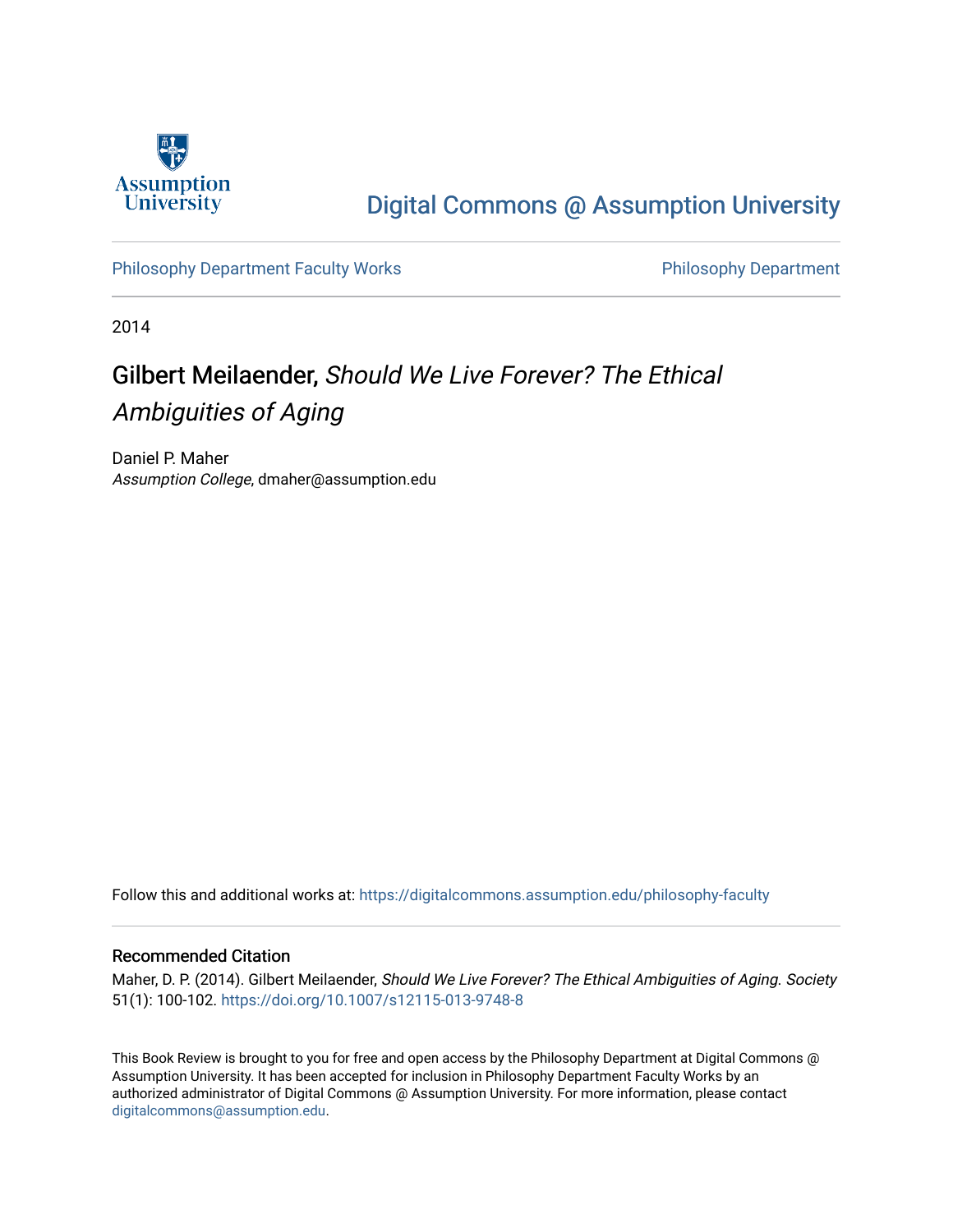*Society* 51 (2014): 100–102 Book review by Daniel P. Maher

Gilbert Meilaender, *Should We Live Forever? The Ethical Ambiguities of Aging*. Grand Rapids, MI; Cambridge, UK: William B. Eerdmans Publishing Company. 2013. 135 pp. ISBN-10: 080286869X ; ISBN-13: 978-0802868695 (pbk.)

Two sorts of motions, each natural in its own way, determine our lives. In one sort, our bodies metabolize food, heal wounds, regulate body temperature, maintain salt balance, distribute oxygen, remove toxins, and so on. These remarkable processes occur quite independently of our individual and collective abilities to understand them. Most of us, most of the time, remain blissfully inattentive to the rather automatic biological substructure on which our conscious activities depend. And yet these vital operations, in their complexity, coordination, and durability, compel our wonder whether we take them to be caused by nature's unmindful teleology (as Aristotle did), God's creative generosity (as Augustine did), or indifferent chemical mechanism (as any number of our contemporaries do). In the other sort of motions, our metabolism slows, eyesight weakens, bone density lessens, muscles slacken, skin loses elasticity, and, generally, our vital powers and processes become increasingly vulnerable to environmental interference as they deteriorate, malfunction, and ultimately fail. Entropy always wins, which is an abstract way of saying that a living organism's marvelous integration of vital operations is but a temporary island that inevitably recedes into the non-living cosmic sea. Nature's power to produce life amazes, and yet falls short of its power to destroy life.

#### Must it be so?

Over the centuries, poets, philosophers, and theologians have tried their hands at cracking the mystery of our mortality, our sadness that life must come to an end, and our corresponding desire to live almost always a bit longer. Gilbert Meilaender has composed an attractive meditation on these otherwise indelicate themes. He has faced them as a serious human being must think about them today, namely, in the disorienting light cast by contemporary techno-scientific writers, who encourage us to believe that we or perhaps our children can place a thumb on the scales and tip the balance against entropy and in favor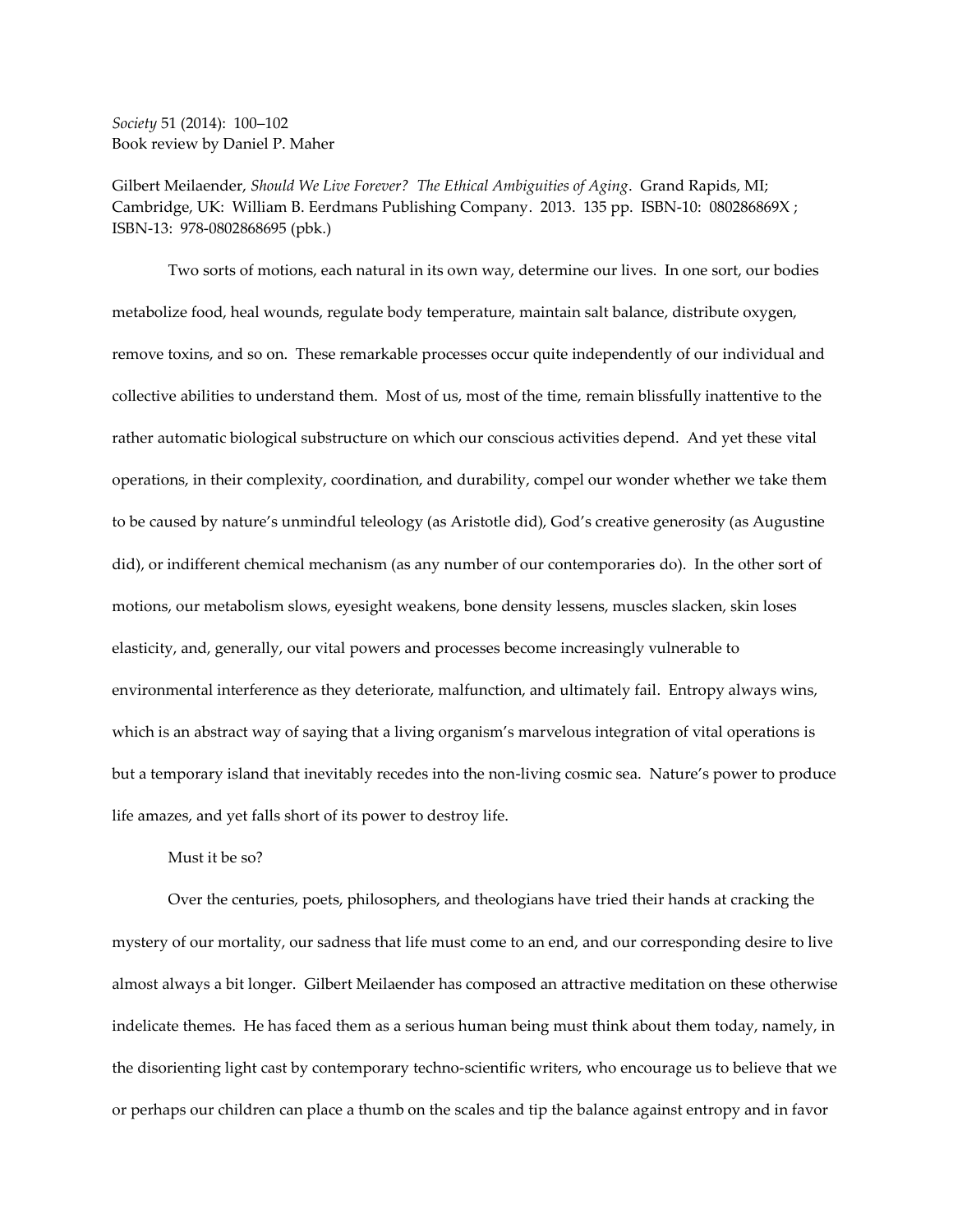of indefinite lengthening of our lives. How do we think about efforts to alter the most necessary fact of life?

When we try to think about our desires and hopes for a transformed life, "we must," he says, "come to terms with our nature as organisms, as bodies that limit us in countless ways and limit our days." That is, we must think about that nature now that it appears open to being designed anew or, perhaps, designed for the first time. Is our given nature something good and deserving of preservation? Is our nature a hindrance to the satisfaction of our desires, and is it not something to be discarded in favor of whatever post- or trans-human nature we can generate? Alternatively, is there no combination of earthly goods available in an unending life that can in fact satisfy our desires? And does this indicate that we are created for happiness only with God, or does it mean that really achieved immortality would ultimately leave us miserably bored? "We cannot know what we think of attempts to retard aging or prolong our lives indefinitely unless we know what a human being is and what it would mean for human beings to flourish."

According to Meilaender, there is no metaphysically neutral way to approach these questions. Consequently, over the course of the book he takes roughly three points of view seriously (albeit not equally seriously). One may be described as a pagan poetic or philosophical view according to which human beings are a naturally limited part of a good natural order. On this view, human life can still be understood as good, even if it remains tinged with sadness because what seem to be aspirations for eternity cannot be fulfilled. The second may be described as a modern or contemporary naturalistic view according to which the human being is an evolutionary effect of the motion of particles of matter according to indifferent statistical laws. On this view, human limitations are reasonable targets for whatever readjustments come within our power and promise to gratify our desires. The third may be described as a Christian view (allow me to call it "mere Augustinianism") according to which the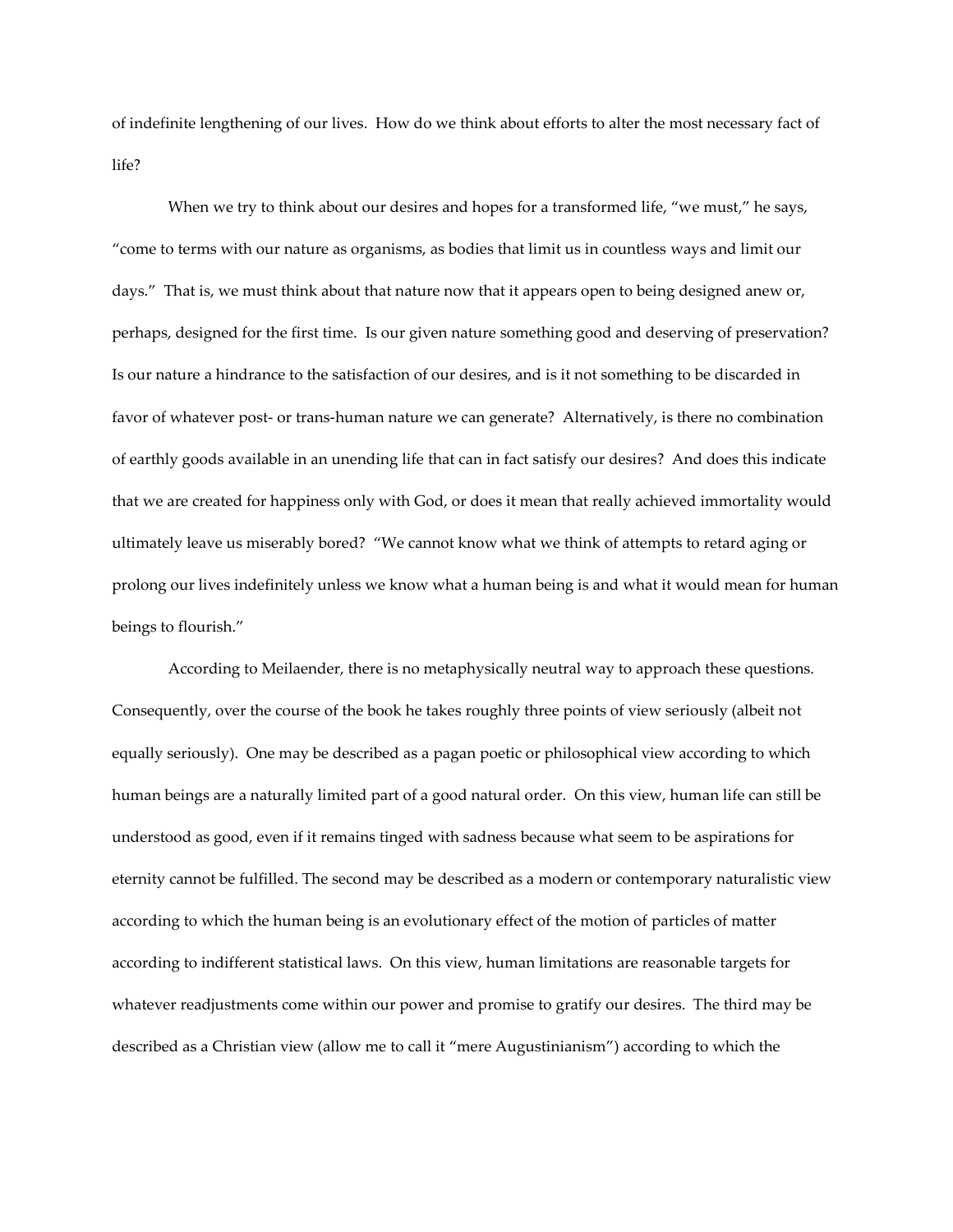goodness and beauty of human life is affirmed even though nothing in this world and no prolongation of this life can satisfy the heart's innate yearning for God himself.

Throughout the book's six chapters Meilander shifts between these three points of view, all the while ruminating on what it means to age, that is, to live "a life whose moments are not identical but take their specific character from their place in the whole." For us, one day or one year is not simply a measure of elapsed time, as a physicist might conceive it; time is ontologically and not merely psychologically tied to the vital and mortal motions of the body. As we entertain thoughts of radically altering the ordinary arc of human life, it is difficult to know what can be sensibly desired, and Meilaender turns over the various possibilities in a clear, graceful, conversational manner. He is remarkably adept at choosing quotations that permit him to be substantively engaged with a diverse range of authors without also requiring tedious exposition. Meilaender knows how to suggest a line of thought and to avoid distracting or exhausting the reader with unnecessary detail.

The book has six chapters. The first three address the question of whether indefinitely more life is truly desirable. In these chapters we see descriptions of some of the proposals for restructuring human lifespans, and, despite some critical comments that strike at various depths, Meilaender holds that the virtue of love—understood as affirming that another person's existence is simply good—provides the strongest argument in support of the desire that people be preserved without death. He also distinguishes the virtue of hope, which is appropriate for beings on the way to fulfillment in divinely granted beatitude, from optimism, which is the mood of those confident in their power to construct an interminable (or "pointless") extension of this life. In the third chapter he considers the view that immortality, whether god-given or man-made, is not desirable *for us*, and comes to the dilemma that life and happiness might be recognizably human precisely because they are finite.

In the final three chapters, Meilaender examines matters from the point of view of three nontraditional virtues. *Generativity* names the virtue by which we are properly disposed toward producing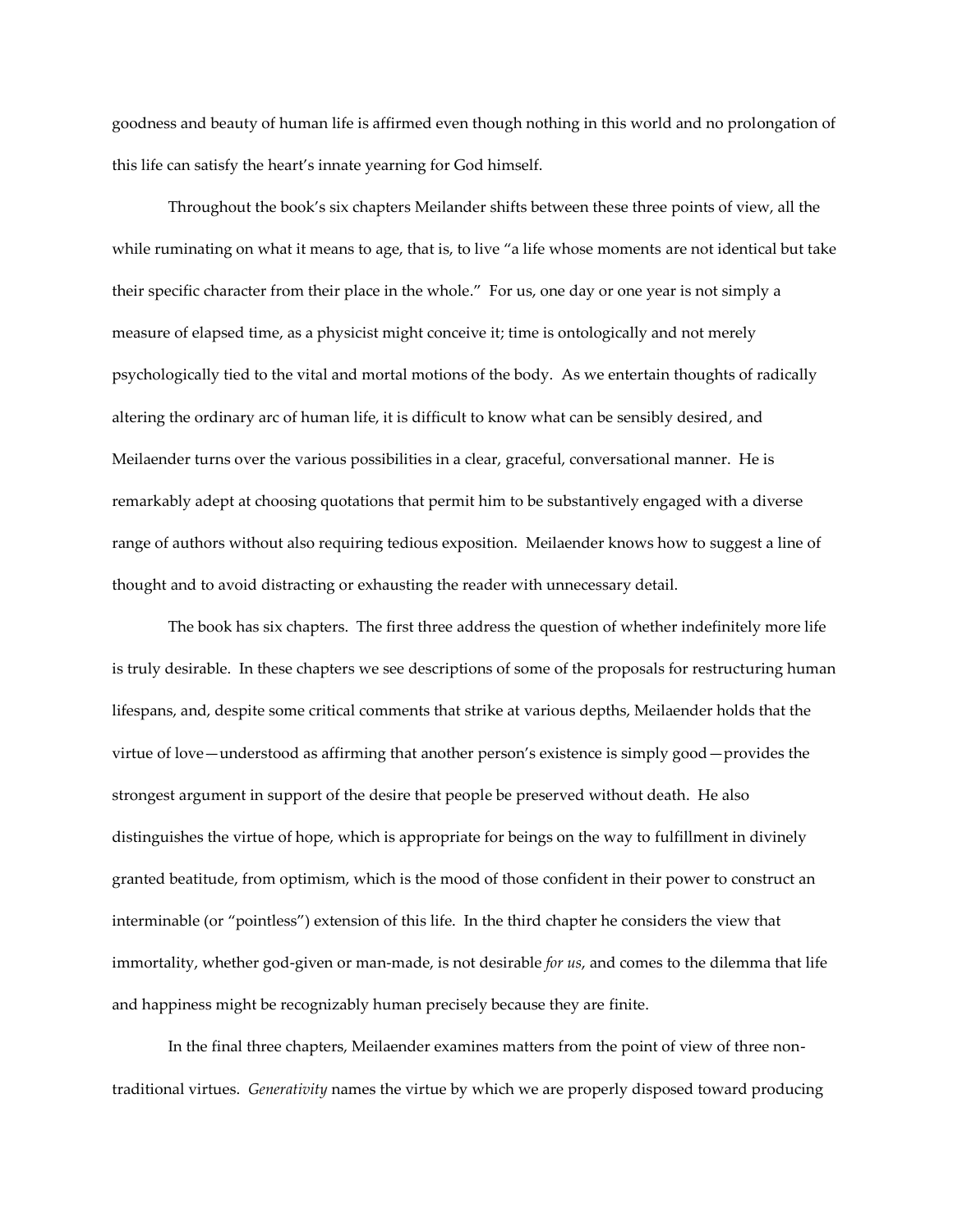and acting for the benefit of the next generation. Children shake parents out of self-absorption and draw them into the virtues by which they generously prepare their children for the world and the world for their children's enjoyment (not their own). *Patience* names an instrumental virtue that is necessary only so long as we do not yet have what we want, but it also names a Kierkegaardian expectancy that is always essential for the person who waits on God. Still another sense of patience amounts to acceptance of what we are; patience in this sense acknowledges that our agency, howsoever great it becomes as we strive to master the conditions of our lives, remains circumscribed by more fundamental limits, conditions not of our making, as a result of which we remain essentially patients. Meilaender sees generativity as imperiled by attempts to disrupt the natural arc of aging and death; he sees patience as permanent no matter what we do, although the third sense of patience, while not an endorsement of passivity, still counsels against attempts to transcend (or transgress) our given limits.

In the final chapter Meilaender interprets a *complete life* as a virtue. "In order to know how best to characterize a complete human life, we have to know what sort of being a human being is." Here he juxtaposes the pagan and the Christian views most plainly and draws together the main argument of the book. On the pagan view, mortal life may be understood as somehow complete in moral or theoretical virtue, but Meilaender is suspicious about the extent to which our desire outstrips what nature makes available. No one desires happiness for a determinate period, like a leased car, and there is more than a hint of sorrow accompanying the recognition that all our loves must die. He examines poetry from John Hall Wheelock, who appears several times in the book. Wheelock's melancholy reflection on the sweetness and finitude of life is juxtaposed with a Christian view according to which human life is ecstatic, i.e., centered on God. If human life can be complete, Meilaender concludes that our choice is between a pagan view, according to which we enjoy our bittersweet day in the sun, and a Christian view, according to which our desire has always oriented us toward a transformed and eternal life with God.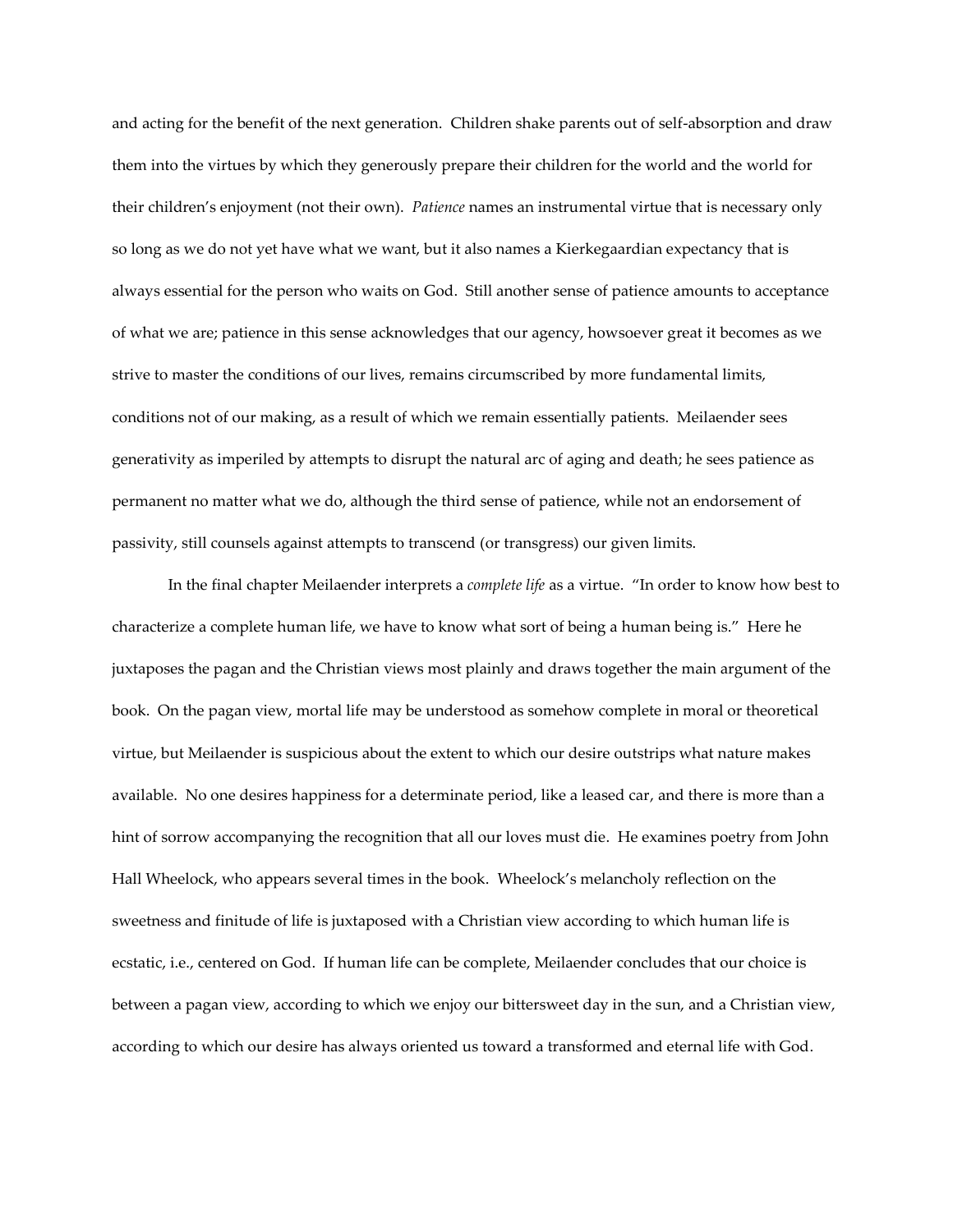After this conclusion, Meilaender inserts a short afterword consisting of an imaginary dialogue between three characters, barely disguised versions of Aristotle, Augustine, and Francis Bacon. This conversation presupposes that, having read the preceding six chapters, each still believes his own view to be best, though "None of the friends supposes he has all the answers." Although the preceding chapter suggested that our choice is between pagan acquiescence and Christian hope, a spokesman for the project of life-prolongation resurfaces here in the afterword. This may indicate that Meilaender accepts that his critique and his counsel against that project will not finally make it go away. The trans-humanist project may be afflicted with internal inconsistencies, as Meilaender has argued, but that is unlikely to inhibit its proponents. The desire to avoid death probably cannot be defeated by argument. Meilaender's temporary dismissal of it might indicate only that it is not a serious option for most of us today, no matter what prophets like Ronald Bailey say. Concluding the book with this three-part dialogue reflects Meilaender's approach throughout the book: give genuine consideration to deeply opposed interpretations of a fundamental human question.

Clearly, Meilaender could have written a longer book, but we should be grateful that he did not. This is a thoughtful book for anyone for whom *memento mori* is an intellectual challenge and not only a moral injunction, but it is not yet a scholar's book analytically engaging every argument and every school of thought. A scholar might have liked to hear what Meilaender has to say about Epicureanism and its efforts to shape desire by argument both that life is good *and* that death is not bad, but that kind of addition would mar the book's accessibility. A Christian might have liked to hear what he has to say about death understood as a punishment for sin, but the absence of that kind of discussion reveals one of the virtues of the book. Meilaender may be a theologian, but this is not a theology or theodicy of death. Meilaender rather gives voice to a Christian point of view (what I called "mere Augustinianism") as a serious intellectual contribution to the universal human quest for self-understanding. He cites the Bible and a variety of theological sources without becoming entangled in doctrinal specificity that might